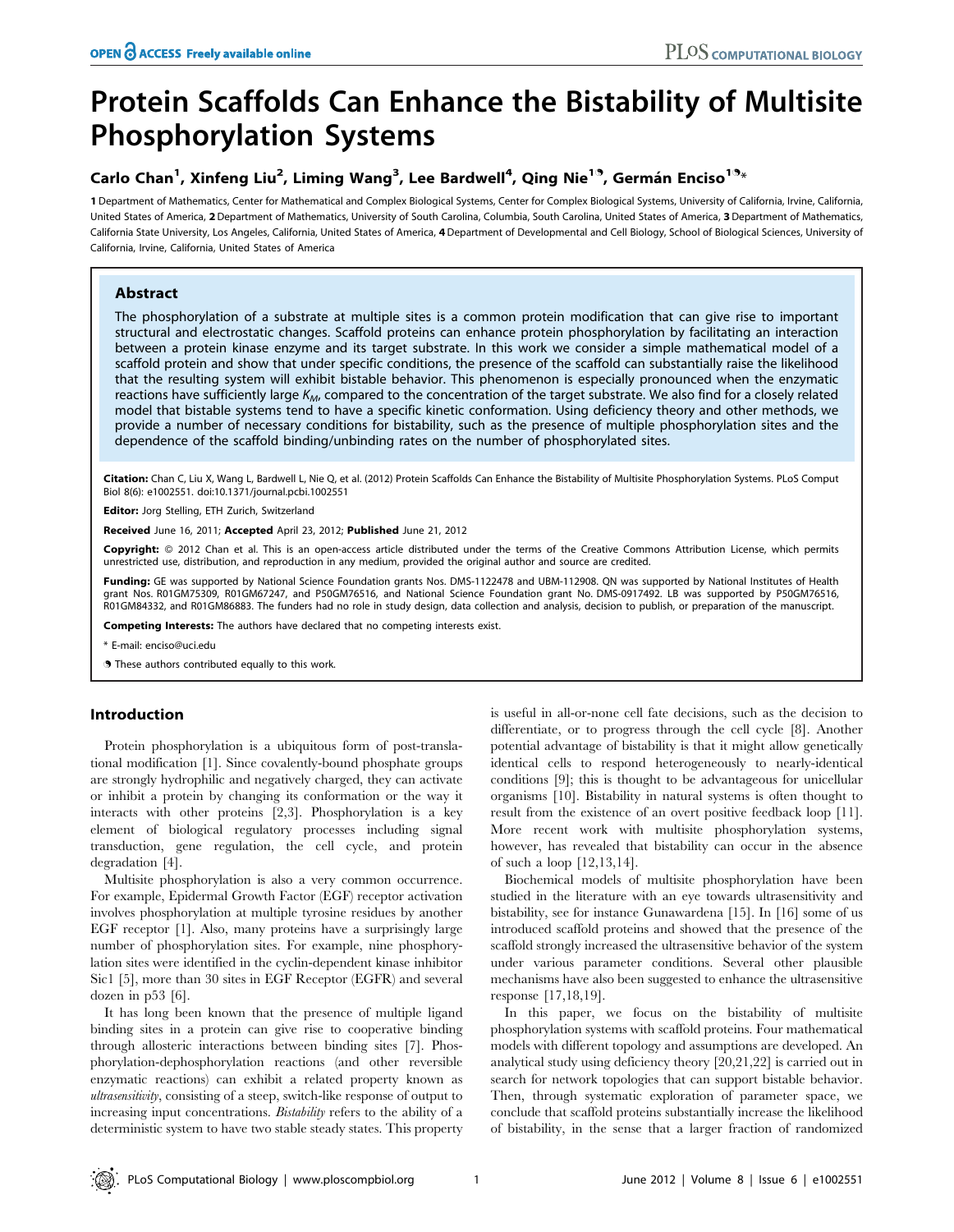## Author Summary

The modification of a protein at multiple sites can result in a number of interesting behaviors at the cellular level, such as all-or-none responses to an external input, or two different stable cellular states in otherwise identical environments. Such behaviors can aid in many different forms of cellular decision-making, e.g., cell differentiation or cell division. In this paper, we show that bistable behavior can be greatly enhanced by the presence of a scaffold protein, which binds to the substrate protein and either relocates it or otherwise affects the action of the modifying enzymes. The scaffold protein substantially widens the range of parameters for which bistability is observed when $K_M$ , a key descriptor of enzymatic activity, assumes medium to large values found in a majority of enzymes. Indeed, when  $K_M$  was greater than the concentration of the target substrate, bistability was never observed in the absence of a scaffold. In addition to extensive computational work, we also carried out a mathematical analysis of a simplified system in order to identify the conditions under which bistability is possible. We conclude that scaffold proteins can be a simple yet very useful addition to multisite protein systems when bistability is advantageous.

parameter sets exhibits this property. This holds even for systems where bistability is observed without scaffold protein. On the other hand, we find patterns in kinetic parameters that are more likely to have bistability.

## Description of the model

The multisite (de)phosphorylation system is modeled using a standard sequential mechanism (Figure 1A). To introduce the scaffold we allow for reversible binding between the scaffold protein S and the substrate  $B_i$  with i phosphorylated sites, to form the complex  $B_iS$  (Figure 1C). We allow phosphorylation to take place only for the scaffold-bound substrate, due to the fact that scaffolds accelerate substrate phosphorylation either by tethering the kinase and the substrate in proximity to each other, or by allosterically activating the kinase or the substrate [23,24]. The degree of rate acceleration by scaffold proteins can be as much as 10,000 fold [23].

With regard to dephosphorylation, it has been proposed that some scaffold proteins may protect bound proteins from the action of phosphatases [25,26], while other scaffold proteins actually recruit phosphatases in addition to kinases [27]. We assume by default that dephosphorylation takes place equally on and off the scaffold, but we will also consider cases where phosphatases act exclusively off the scaffold.

To quantify the dynamics of multisite phosphorylation, we have explored two types of commonly used mechanisms: full mass action kinetics (MA) [12,13,14], and simplified linear enzymatic rates (LR). In the linear rate model LR, the rates of flux of  $B_i$ through phosphorylation and dephosphorylation are given by  $\alpha_i E_{tot}$  and  $\delta_i F_{tot}$  respectively, where  $E_{tot}$  and  $F_{tot}$  are the total kinase and phosphatase concentrations (Figure 1D,F). In the full model MA, the free kinase concentration  $E$  is distinguished from the total kinase concentration  $E_{tot}$ , and phosphorylation follows a standard Michaelis-Menten mechanism of complex formation using  $a_i^E$ ,  $b_i^E$ , and  $c_i$  as the on, off, and catalytic rates, respectively. Similarly for the dephosphorylation mechanism (Figure 1B,E,G). The full model has many more variables, parameters, and nonlinear reaction terms than the simplified LR model for a



Figure 1. Models of n-site (de)phosphorylation of substrate  $B$ with scaffold protein S. A) Phosphorylation occurs only on scaffoldbound substrates, and dephosphorylation can take place both on and off scaffold except when stated otherwise.  $B_i$  represents a protein that has been phosphorylated i times, and  $B_iF$  represents the scaffoldbound protein. Phosphorylation is mediated by a kinase  $E$ , and dephosphorylation is facilitated by a phosphatase  $F$ . B) Full enzymatic (de)phosphorylation mechanism using standard mass action kinetics (MA). The parameters  $a_i^E, b_i^E, c_i$  represent the on, off, and catalytic rates for the phosphorylation reaction. For the dephosphorylation reaction these rates are  $a_i^F, b_i^F$ , and  $d_i$ , respectively. C) Mechanism for scaffold binding. The substrate binds with the scaffold to form a heterodimer that can also unbind back to its original form. The parameters  $k_i^a$  and  $k_i^a$ represent the on and off rates, respectively. D–G) We distinguish between models with a scaffold (S) and models with no scaffold (NS), as well as models with full mass action enzymatic reactions (MA) and models with simplified, linear enzymatic reaction rates (LR). This gives rise to the four models MA-S (D), LR-S (E), MA-NS (F), and N LR-S (G). The reactions in the dotted squares are omitted when dephosphorylation only takes place off-scaffold.

doi:10.1371/journal.pcbi.1002551.g001

given total number of sites, which in practice means that LR is more amenable to mathematical analysis [16]. In fact, it is known that in the absence of a scaffold the LR model always results in a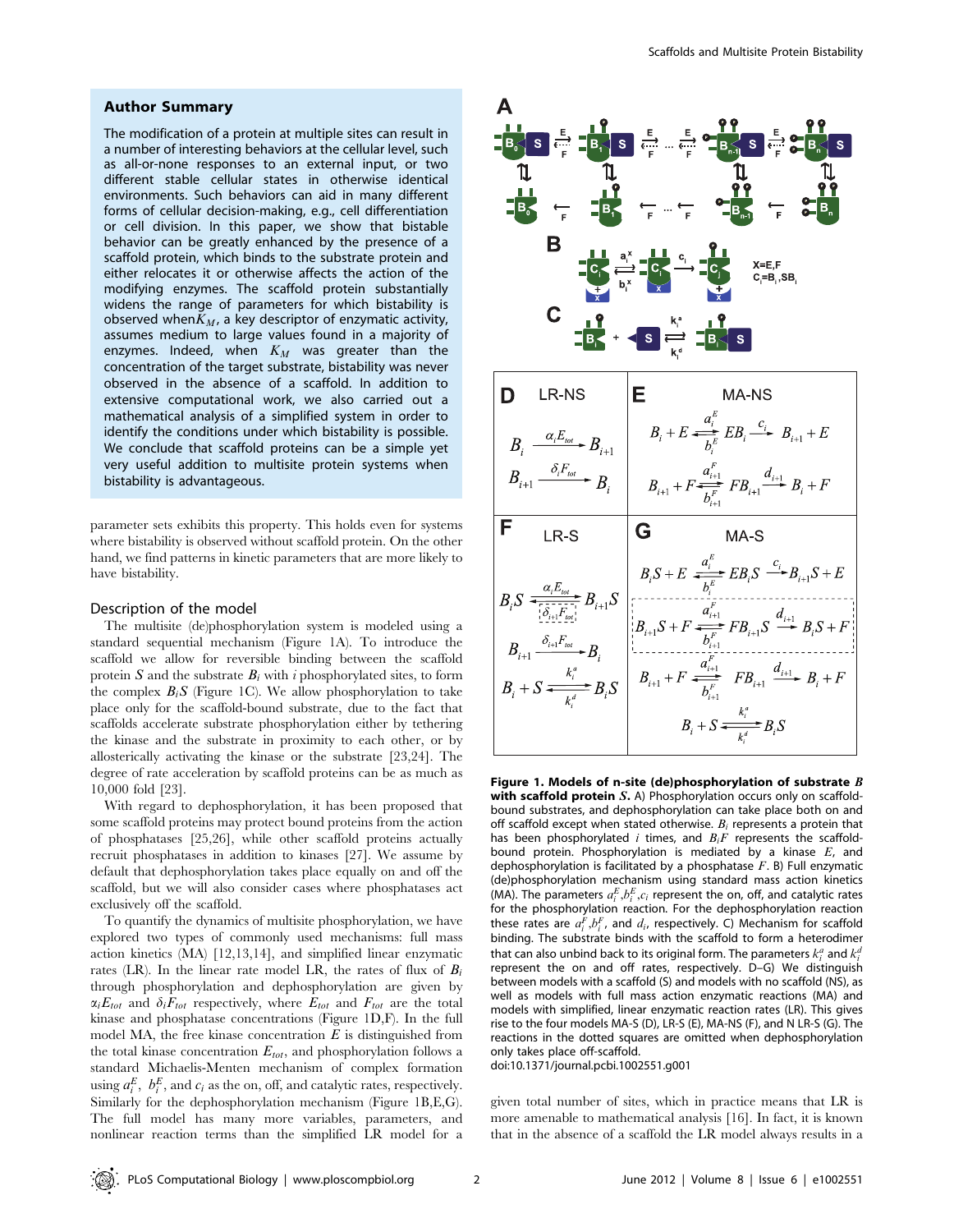unique steady state, while the full model can support multistability [12,13,14]. We termed the simplified model without scaffold as ''LR-NS'' (Figure 1D), the simplified model with scaffold as ''LR-S'' (Figure 1F), the full model without scaffold as ''MA-NS'' (Figure 1E), and the full model with scaffold as ''MA-S''  $(Fi$ gure  $1G$ ).

It is worth pointing out that a distributive mechanism is assumed for (de)phosphorylation on scaffold, that is, that the enzymes tend to unbind from the substrate after each modification. There is evidence that some scaffold proteins may behave in this way. For example, the Ste5 scaffold protein binds weakly to its associated kinases [28], and it has even been hypothesized that one of those kinases (Ste7) may be frequently ejected from the Ste5 as a result of feedback phosphorylation [29]. Similarly, human MEK1 protein, when bound to the KSR scaffold protein, is thought to be phosphorylated by an (unbound) trans-acting homodimer of the RAF kinase [30]. If a kinase were to remain bound to the scaffold through multiple, processive phosphorylation events, however, this would be expected to reduce the propensity of the scaffold to promote bistability.

## Results

#### Monostable topologies

Before investigating the parameter patterns of bistable multisite (de)phosphorylation systems with scaffold, we first explore network topologies that exclude bistability regardless of kinetic parameter values. To this end, we employ the deficiency theory developed by Feinberg and others [20,21,22], and we restrict our attention to the simplified linear rate model with scaffold, LR-S.

The deficiency theory of chemical reaction networks is able to predict under certain circumstances that a given system is incapable of having multiple steady states, regardless of the parameter values used (assuming fixed total protein concentrations). In order to do this, it only makes use of qualitative graphictheoretic properties of the network, such as the number  $\ell$  of connected components in the reaction diagram, and the number  $\mathcal C$ of nodes in this diagram, called complexes. For instance, the reaction network  $A + B \leftrightarrow C$ ,  $D \leftrightarrow E$  has  $C = 4$  complexes  $(A + B, C, D, A)$ E) and  $\ell = 2$  connected components. The *deficiency* of the network is defined as  $\delta={\cal C}$  -  $\ell-r$ , where r is the rank of the stoichiometry matrix. The most widely used result in the theory is the Deficiency Zero Theorem, which states that if  $\delta = 0$  and every connected component is strongly connected (such as in the simple example above), then multistability is impossible, regardless of parameter values. That theorem is the basis for several of the results in this analysis. Please refer to Section 1 in Text S1 for details on the proofs of all results.

If the scaffold association and dissociation rates  $k_i^a$  and  $k_i^d$  are independent of the phosphorylation state of the system, i.e.,  $k_i^a$  and  $k_i^d$  are constant for all values of i, then there cannot be multiple steady states (Figure 2A). In other words, to achieve multistability, the scaffold binding mechanism must be related to, or affected by, the phosphorylation state of the substrate. This is consistent with the finding in [16] that scaffold sequestration rates need to vary with the phosphorylation state, in order to affect the ultrasensitive behavior of the system.

*Proof sketch*: define the variables  $B := B_1 + \ldots + B_n$ ,  $BS: = B_1S + \ldots + B_nS$ . Since the phosphorylation state is irrelevant for the scaffold binding and unbinding reactions, the variables B, BS are the solutions of system  $B + S \rightarrow BS$ .

If phosphorylation and dephosphorylation only take place for scaffold-bound substrates, then the system can only have one steady state (for given total concentrations of the substrate,



Figure 2. Network topologies that only support monostability under the linear model (LR-S). A) Phosphorylation and dephosphorylation take place equally on- and off-scaffold, and the scaffold binding parameters  $k^a$  (as well as  $k^d$ ) are equal across all phosphoforms  $B_i$ . B) Phosphorylation and dephosphorylation happen only on scaffoldbound substrates. C) Phosphorylation and dephosphorylation take place only on scaffold-unbound substrates. D) Single phosphorylation site,  $n=1$ . Di): phosphorylation and dephosphorylation both on- and off-scaffold. Dii): same as Di), but without phosphorylation off-scaffold, Diii) same as Dii), but without dephosphorylation on scaffold. doi:10.1371/journal.pcbi.1002551.g002

enzymes and scaffold) (Figure 2B). The same conclusion holds if phosphorylation and dephosphorylation only take place away from the scaffold (Figure 2C). In order to allow for bistability, both the scaffold-bound and the scaffold-unbound proteins must have access to at least one type of enzyme – the kinase or the phosphatase.

Proof sketch: the two statements follow directly from the Deficiency Zero Theorem – however notice that Figure 2B and 2C are only diagrams in that the complex  $B_i + S$  is shortened as  $B_i$ . In Figure 2B, S can be easily included as necessary and  $\ell = 1$ ,  $C=2n+2$ ,  $\delta=0$ . In Figure 2C, including S in the scaffold binding reactions but not the phosphorylation reactions forces to rewrite the graph as shown in Section 1.2 of Text S1, and  $\ell=n+2$ ,  $C=3n+3, \delta=0.$ 

We point out that even though the model in Figure 2C is always monostable, this particular topology has shown to be highly ultrasensitive for some parameter values [16], which underscores the difference between ultrasensitive behavior and bistability.

Even in the presence of a scaffold, a substrate with a single phosphorylation site is incapable of producing bistable behavior for several possible network configurations (Figure 2D). This result provides evidence that if the kinase and the substrate both remain bound to the scaffold long enough, on average, for the kinase to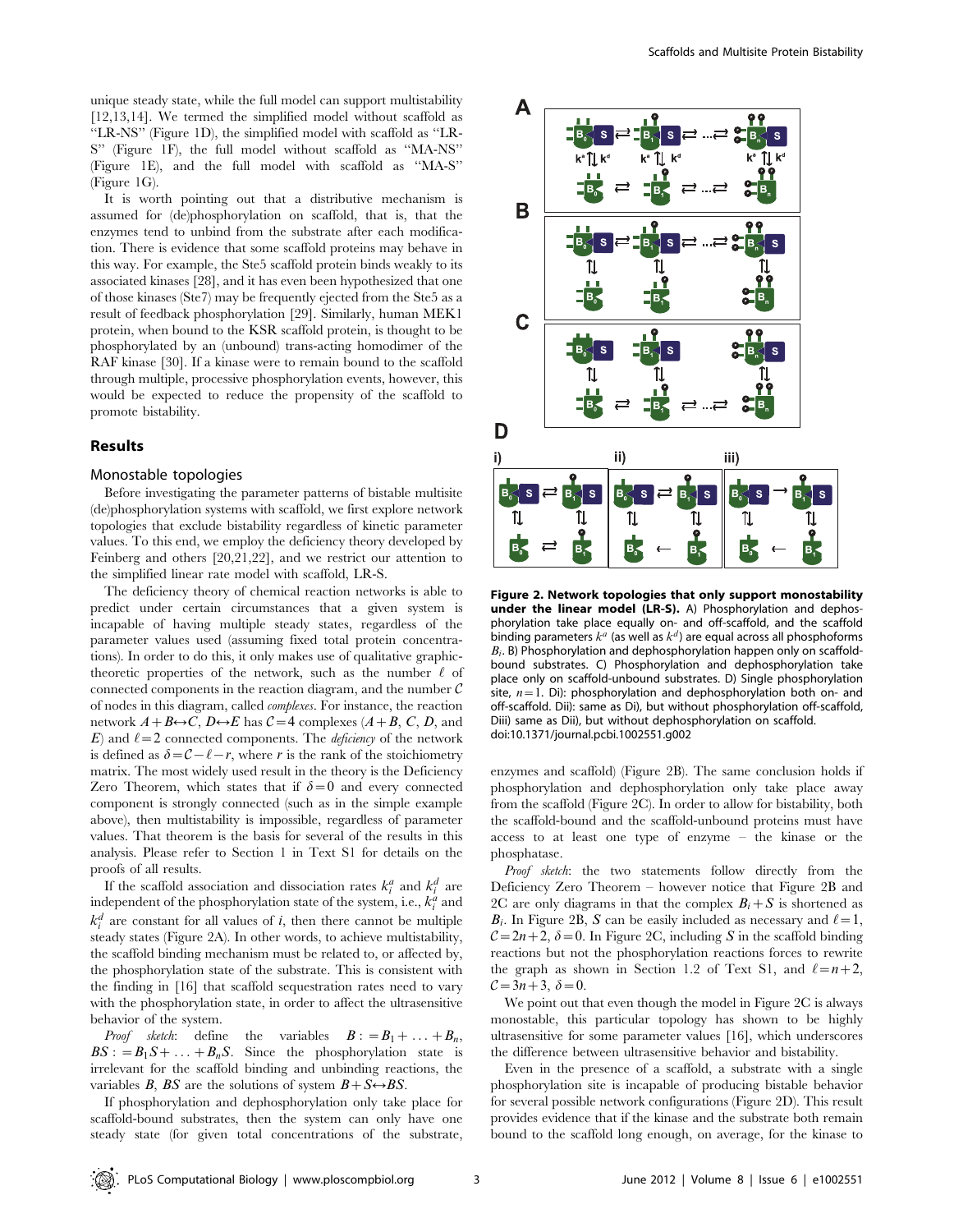catalyze two or more phosphorylation events in a processive manner, then the propensity for scaffold-driven bistability will be reduced. The proof for all configurations given in Figure 2D is given in Section 1.4 of Text S1, and it is based on exploring the signs of the entries in the stoichiometric matrix as well as all its square submatrices.

## Kinetic constraints for bistability

We take a closer look into the parameter values of the linear rate scaffold system LR-S, in search for patterns that might make bistability more likely. We simulate this system using a large set of phosphorylation, dephosphorylation, and scaffold binding and unbinding parameters. In particular, we randomly sample each of those parameters over a range of several orders of magnitude, consistent with experimental measurements [13].

For two-site (de)phosphorylation systems with scaffold, our numerical simulations suggest (Figure 3A): (1) for every single bistable system found, the rate of phosphorylation from  $SB<sub>1</sub>$  to  $SB_2$ ,  $\alpha_1E_{tot}$ , is larger than the rate of dephosphorylation per unit phosphatase from  $B_2$  to  $B_1$  (and from  $SB_2$  to  $SB_1$ ),  $\delta_1 F_{tot}$ ; (2)  $\alpha_1 E_{tot}$  is also almost always larger than  $\alpha_0 E_{tot}$ , the rate of phosphorylation from  $SB_0$  to  $SB_1$ ; (3) the scaffold dissociation constant is low for  $B_0$  ( $k_0^d / k_0^a < 1$ ) and high for  $B_2(k_2^d / k_2^a > 1)$ ; (4) the total substrate concentration  $B_{tot}$  is larger than the total scaffold concentration  $S_{tot}$ .

In summary, the above features in parameters indicate a fast flow  $B_1S \rightarrow B_2S \rightarrow B_2$ , together with a small flow out of  $B_2$ , ensuring that there is an accumulation of phosphorylated protein in the scaffold-unbound state (Figure 3B). Similarly, the scaffoldbound, unphosphorylated protein  $B_0S$  accumulates due to a low scaffold dissociation rate. This configuration can give rise to multiple steady states, where in fact most of the protein accumulates at either  $B_0S$  or  $B_2$  (data not shown).

It is remarkable that this is the only common conformation giving rise to bistability under the chosen parameter regime. Due to the mass conservation of total substrate, a conformation in which all variables are present in either high or low concentrations is precluded. The fact that we do not allow for phosphorylation off scaffold also breaks some of the possible symmetries. It is also significant that bistability is rarely observed when  $S_{tot} \geq B_{tot}$ . In fact, for large relative amounts of  $S_{tot}$ , it holds that  $S \approx S_{tot}$  and the system becomes approximately linear. Hence in the limit it cannot have two discrete stable steady states.

It is worth pointing out that although the cell membrane was considered a suitable scaffold for ultrasensitive behavior in [16], it may not itself be a good scaffold for bistable behavior, since  $S_{tot}$ must be limiting for bistability. Given that the cell membrane has a relatively large surface area, it is not likely that binding sites on the membrane will be saturated by a given membrane-binding regulatory protein. Thus, under the hypotheses of this model, employing the plasma membrane as a scaffold would be unlikely to aid in the promotion of bistability. On the other hand, the scaffold may well be a membrane-bound protein available in limited concentration. This effectively recruits the substrate onto the membrane while limiting the total amount of scaffold.

## Scaffold binding can strongly enhance multistability for  $K_M > B_{tot}$  or  $K_M > 1$   $\mu$ M

We now consider the full mass action (MA) models and to what extent the addition of a scaffold facilitates bistable behavior. First we show that, at least for some sets of parameters, a scaffold allows a monostable multisite system to become bistable. By examining the dose-response curve as a function of the total kinase



Figure 3. Kinetic constraints for multistability with linear (de)phosphorylation rates with scaffold binding (LR-S) for two phosphorylation sites ( $n = 2$ ). A) After each randomization of all the parameters the system is tested for bistability. If the test is positive one star is placed on each of the graphs in order to describe the parameter set. B) Cartoon depiction of the specific kinetic behavior, based on the parameter selection plot in (A). The dashed red arrows represent weaker interactions as measured in (A). doi:10.1371/journal.pcbi.1002551.g003

concentration  $E_{tot}$ , no bistability is observed for the system MA-NS (Figure 4A). However, in the presence of the scaffold, with the same phosphorylation parameters (except now phosphorylation takes place only on the scaffold), the response curve presents bistability for a range of values of  $E_{tot}$  (Figure 4B). We randomize every parameter in the system over several orders of magnitude (see the Methods section for full ranges), in order to find whether this behavior is typical. One preliminary result was that for  $n=1$ no bistable behavior was found computationally for either MA-NS or MA-S, consistent with the theoretical findings for LR-NS and LR-S in the section on monostable topologies. Therefore in the following we focus on systems with multiple sites.

In Figure 4C, we compare the behavior of the simplified system LR-S to that of MA-S, and we find that the dose response of both systems becomes very similar for large values of the Michaelis constant  $K_M=(b_i+c_i)/a_i$ . This parameter is essential in the quantitative study of enzymes and constitutes the substrate concentration at which the enzymatic reaction takes place at half the maximal rate. It is important to note that most enzymes have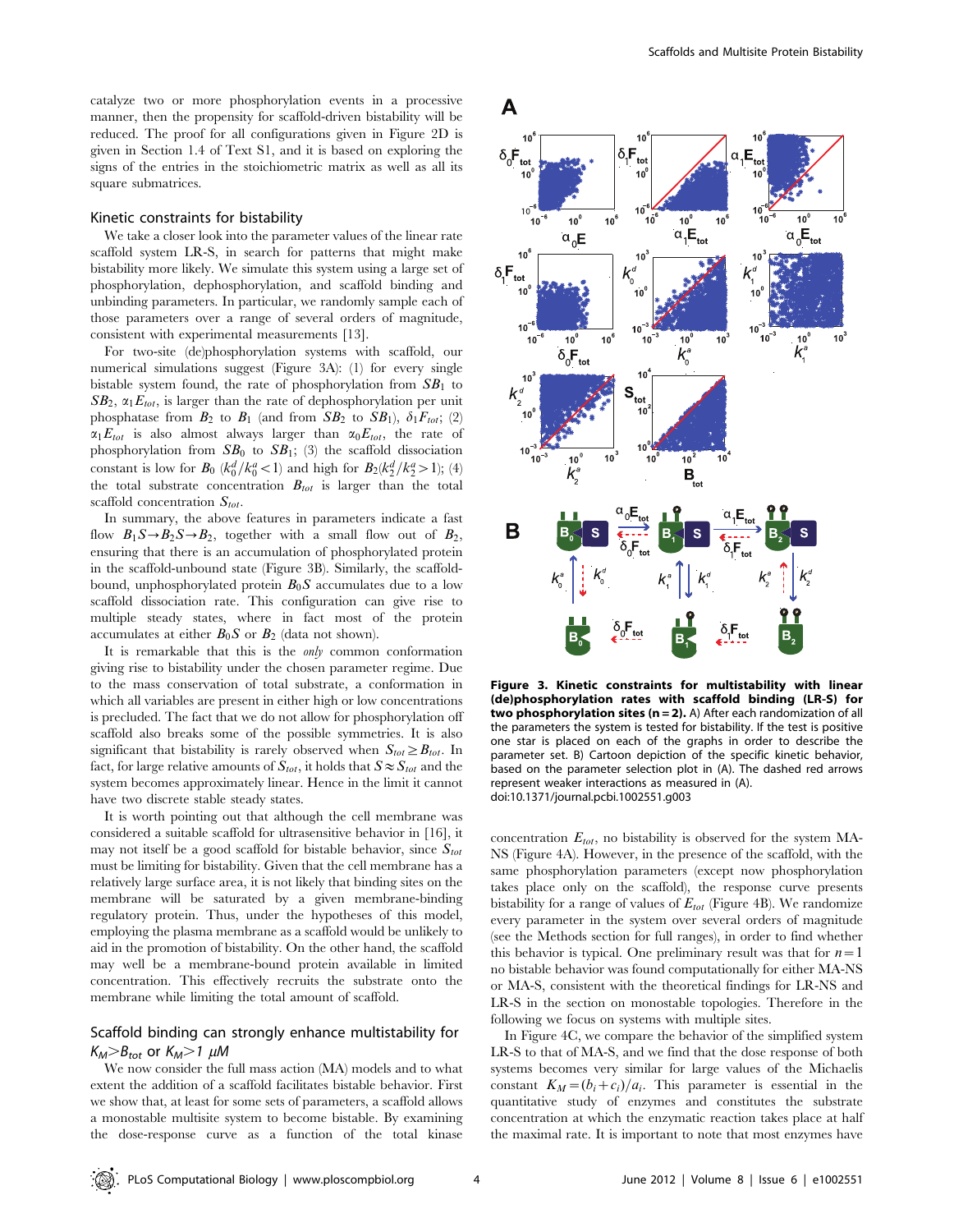

Figure 4. Dose responses and bistability. A) Dose response curve without scaffold binding (MA-NS) exhibits one steady state for any given input. B) The full model MA-S with scaffold binding, using the same parameter set and additional scaffold parameters, exhibits multiple steady states for certain inputs. See Table S1 for parameter values. C) Comparison of LR-S and MA-S models. The dashed curve represents the dose response for LR-S, and the solid curves the dose response of MA-S for corresponding parameters and increasing  $K_M$ values. See Table S2 for parameter values. D) Comparison of the fold ratio of steady states for two hypothetical dose response curves. For the dotted line, the ratio  $r = B_n^{high}/B_n^{low}$  for the input  $E_{tot}=q$  is relatively small compared to the fold ratio r of the solid line for  $E_{tot}=p$ . doi:10.1371/journal.pcbi.1002551.g004

been experimentally found to have a  $K_M$  between  $10^{-1}$  and  $10^5 \mu M$  (Section 8.4 in [31]). When  $K_M$  is relatively large in a given enzymatic reaction, the flow rate from the substrate  $B_i$  to the product  $B_i$  can be estimated to be  $V_{max}B_i/(K_M+B_i)\approx$  $(V_{max}/K_M)B_i$  [32], i.e. the detailed mass action model MA becomes similar to the linear rate model LR (both in the presence and in the absence of a scaffold). See also a more detailed mathematical analysis in Section 3 of Text S1.

We are particularly interested in bistable behavior with a significant distance between steady states. To this end, we define  $B_n^{high}$  and  $B_n^{low}$  as the highest and lowest stable steady state values of  $B_n$  in the case that multiple steady states exist. We restrict our definition of bistability to the case where  $B_n^{high}/B_n^{low} > 5$ . This definition is biologically relevant. Imagine a biological circuit with two stable steady states that are close to each other. This system is likely to have similar properties as one with a single stable steady state. It is well known that bistability can give rise to cell differentiation or other types of cellular decision-making. The underlying premise is that one of the proteins in the system, say, the most phosphorylated version of the substrate, is responsible for activating a downstream response that triggers one of the two possible cellular behaviors. If this protein is not present in sufficient concentration, the other cellular behavior should result. Therefore in practice, bistability by itself is not enough, but the two different steady states (or at least the key active proteins) should be sufficiently different from each other (Figure 4D).

In order to systematically compare different systems, we classify the models according to the  $K_M$  value of the different enzymatic reactions. Thus enzymatic parameters are chosen randomly in such a way that all the individual  $K_M$  values lie within a specified range of one order of magnitude. For  $K_M < 1 \mu M$ , the system tends to be bistable even without the addition of a scaffold, and adding a scaffold decreases the probability for bistability (Table 1).

However, for  $1 < K_M < 10 \mu M$ , the likelihood of bistability in the scaffold model (13.2% for  $n=5$ ) is several times that of the model without a scaffold (2.2%). For  $K_M > 10 \mu M$ , the effect of adding a scaffold becomes much more pronounced. Simulations based on a set of 500 randomly chosen parameters for each entry in Table 1 indicate that in the absence of a scaffold the system is monostable for such  $K_M$ . We next increase the number of randomly chosen parameters to 100000 for the range of  $10\lt K_M\lt 100 \mu M$ , without scaffold and no bistability is found. Remarkably, if a scaffold is considered in the same circumstances the probability of bistability leaps up to 18.4% for  $n = 5$ , which is significant considering that the on and off rates as well as the total protein concentrations are randomly varied over several orders of magnitude. If the phosphatase acts only off the scaffold, the probability for bistability further increases to 29.8%. Similar results as in Table 1 are found when the assumption of a sufficient ratio between the steady states is dropped, see Table S3. Also, analogous results were found when the off-scaffold phosphorylation rate is low but nonzero as well as when all  $K_M$  lie within ranges of two orders of magnitude (data not shown).

It should be noted that the value of  $K_M$  is often important only with respect to the concentration of the corresponding substrate. Here we have assumed ranges for  $B_{tot}$  from 1 nM to 10µM (see the Methods section), and it is possible that a relevant measure for the results in the table is  $K_M/B_{tot}$ . In Table 2, we repeat the same analysis as in Table 1 but classifying the parameter sets by this ratio instead of  $K_M$ . We find that whenever  $K_M/B_{tot} > 1$ , that is when  $K_M > B_{tot}$ , there is no bistability without scaffold, but the addition of a scaffold does allow a significant likelihood for bistability.

Notice also that these results hold regardless of the dimensionality of parameter space or of the geometry of the set of bistable parameters, since we are merely measuring the proportion parameter sets that yield bistable systems. As a matter of reference, if the fraction of bistable parameter sets under given conditions is around 10% and 500 samples are taken, one can expect about 1.3% of standard deviation between the sampled result and the actual fraction.

## **Discussion**

In cellular signal transduction, multiple, consecutively-acting components of a signaling pathway are often physically organized into complexes by scaffold proteins. Here, by exploring various models of multisite (de)phosphorylation with scaffold, we conclude that under the following specific conditions the presence of a scaffold can enhance bistability of multisite phosphorylation systems.

#### 1. Non-processive multisite substrate phosphorylation.

The signaling proteins that bind to scaffolds are often phosphorylated at multiple sites and believed to act in a nonprocessive manner, for instance in the case of the MAPK cascade (MAP3K, MAP2K and MAPK). Many such proteins are organized by scaffold proteins [33]; furthermore, the activity of each kinase is regulated by phosphorylation of two or more distinct sites [34].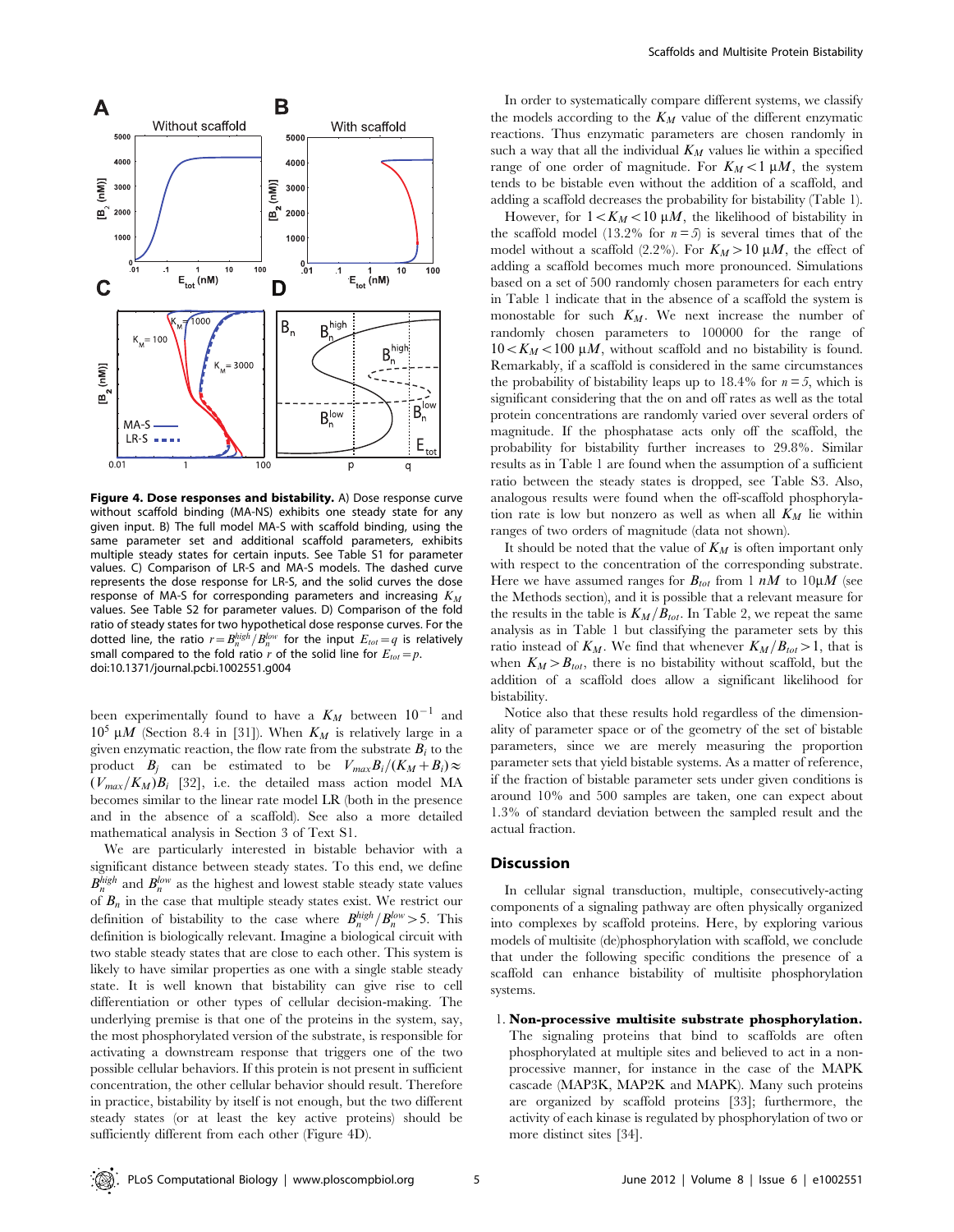**Table 1.** Percentage of bistable parameter sets (MA) for increasing  $K_M$  values.

|         | Off scaffold | On scaffold | % Likelihood of bistability for given $K_M$ Range ( $\mu$ <i>M</i> ) |             |             |             |  |  |
|---------|--------------|-------------|----------------------------------------------------------------------|-------------|-------------|-------------|--|--|
|         |              |             | (0.1, 1)                                                             | (1, 10)     | (10, 100)   | (100, 1000) |  |  |
| $n = 2$ | ph./deph.    |             | 2.8                                                                  | $\mathbf 0$ | $\mathbf 0$ | 0           |  |  |
|         | deph.        | ph./deph.   | 5.6                                                                  | 3.4         | 3.6         | 3.0         |  |  |
|         | deph.        | ph.         | 4.0                                                                  | 7.0         | 7.0         | 5.4         |  |  |
| $n = 3$ | ph./deph.    |             | 8.2                                                                  | 0.8         | $\mathbf 0$ | 0           |  |  |
|         | deph.        | ph./deph.   | 8.8                                                                  | 5.8         | 7.0         | 7.6         |  |  |
|         | deph.        | ph.         | 9.4                                                                  | 10.6        | 12.8        | 14.8        |  |  |
| $n = 4$ | ph./deph.    |             | 11.4                                                                 | 1.6         | $\mathbf 0$ | 0           |  |  |
|         | deph.        | ph./deph.   | 12.4                                                                 | 8.6         | 10.4        | 14.6        |  |  |
|         | deph.        | ph.         | 15.2                                                                 | 13.0        | 18.4        | 21.0        |  |  |
| $n = 5$ | ph./deph.    |             | 14.6                                                                 | 2.2         | $\mathbf 0$ | $\mathbf 0$ |  |  |
|         | deph.        | ph./deph.   | 16.2                                                                 | 13.2        | 15.6        | 18.4        |  |  |
|         | deph.        | ph.         | 18.6                                                                 | 20.4        | 25.6        | 29.8        |  |  |

The percentage of parameter sets generating a bistable multisite phosphorylation system with or without scaffold is described for  $n=2,3,4,5$ , using full mass action kinetics (MA) and classified according to the K<sub>M</sub> value of the enzymatic reactions. The K<sub>M</sub> vary from 0.1  $\mu$ M to 1000  $\mu$ M and are grouped in 10-fold regimes. Each entry in the table was created using 500 independent parameter sets. In order to ensure a sufficient difference between the steady states, we assume a fold ratio larger or equal than 5 between the largest and the smallest steady state of  $B_n$ , i.e.\r  $=B_n^{high}/B_n^{low}$   $>$  5. doi:10.1371/journal.pcbi.1002551.t001

- 2. A substrate concentration in the same order of magnitude or higher than the scaffold concentration. This assumption is also reasonable; for instance, in the case of the yeast mating MAPK cascade, several measurements indicate that the cellular concentrations of the Ste5 scaffold and its associated kinases Ste11 and Ste7 are all around 30– 50 nM (i.e.,  $\sim$ 700 molecules/cell), and the ultimate substrate of Ste5 scaffolding, Fus3, has a cellular concentration that is at
- 3. Kinases with a relatively high  $K_M$  value. For such enzymatic reactions the kinase-substrate complex is relatively transient. This assumption can be explained on the grounds

least 5-fold greater [28,35,36].

that high  $K_M$  values (relative to substrate concentrations) tend to make a system more linear. In the absence of a scaffold, such a linear system cannot exhibit multistable behavior. In the case of low  $K_M$ , the flow rates for an enzymatic reaction can be approximated by a constant proportional to the total enzyme. Thus the steady state substrate distribution depends subtly on the total enzyme and phosphatase concentrations, leading to zero-order ultrasensitivity [37]. The bifurcation graph using  $E_{tot}$  as a bifurcation parameter is likely to be highly ultrasensitive, which might make it more likely that the system is already bistable for similar parameters without the need for a scaffold [13]. This is evidenced on the first column of Table 1.

**Table 2.** Percentage of bistable parameter sets (MA), for increasing  $K_M/B_{tot}$  values.

|         | Off scaffold | On scaffold | % Likelihood of bistability for given $K_M/B_{tot}$ Range |             |              |                |                |  |
|---------|--------------|-------------|-----------------------------------------------------------|-------------|--------------|----------------|----------------|--|
|         |              |             | (0.1, 1)                                                  | (1, 10)     | $(10, 10^2)$ | $(10^2, 10^3)$ | $(10^3, 10^4)$ |  |
| $n = 2$ | ph./deph.    |             | 2.2                                                       | 0           | $\mathbf 0$  | $\mathbf 0$    | 0              |  |
|         | deph.        | ph./deph.   | 6.8                                                       | 4.6         | 4.0          | 6.4            | 2.8            |  |
|         | deph.        | ph.         | 4.2                                                       | 2.8         | 4.0          | 3.0            | 4.8            |  |
| $n = 3$ | ph./deph.    |             | 6.2                                                       | $\mathbf 0$ | $\mathbf 0$  | $\mathbf{0}$   | $\mathbf 0$    |  |
|         | deph.        | ph./deph.   | 5.0                                                       | 7.4         | 8.4          | 9.0            | 7.8            |  |
|         | deph.        | ph.         | 9.8                                                       | 9.0         | 11.8         | 11.6           | 9.4            |  |
| $n = 4$ | ph./deph.    |             | 10.0                                                      | 0           | 0            | $\mathbf 0$    | 0              |  |
|         | deph.        | ph./deph.   | 13.6                                                      | 8.2         | 10.8         | 14.4           | 8.0            |  |
|         | deph.        | ph.         | 13.0                                                      | 12.2        | 15.8         | 16.4           | 17.4           |  |
| $n = 5$ | ph./deph.    |             | 8.6                                                       | $\pmb{0}$   | $\mathbf 0$  | $\mathbf 0$    | $\mathbf 0$    |  |
|         | deph.        | ph./deph.   | 13.6                                                      | 11.2        | 14.4         | 17.2           | 10.2           |  |
|         | deph.        | ph.         | 17.4                                                      | 16.4        | 19.0         | 21.2           | 19.2           |  |

The percentage of parameter sets generating a bistable system is described for  $n=2,3,4,5$  as in Table 1, but classified according to the ratio of  $K_M$  to the total substrate concentration,  $B_{tot}$ . Notice that for a ratio  $K_M/B_{tot}$  > 1 no bistability is found without scaffold. That is, whenever  $K_M>B_{tot}$  we found that bistability is only possible in this model after the addition of a scaffold.

doi:10.1371/journal.pcbi.1002551.t002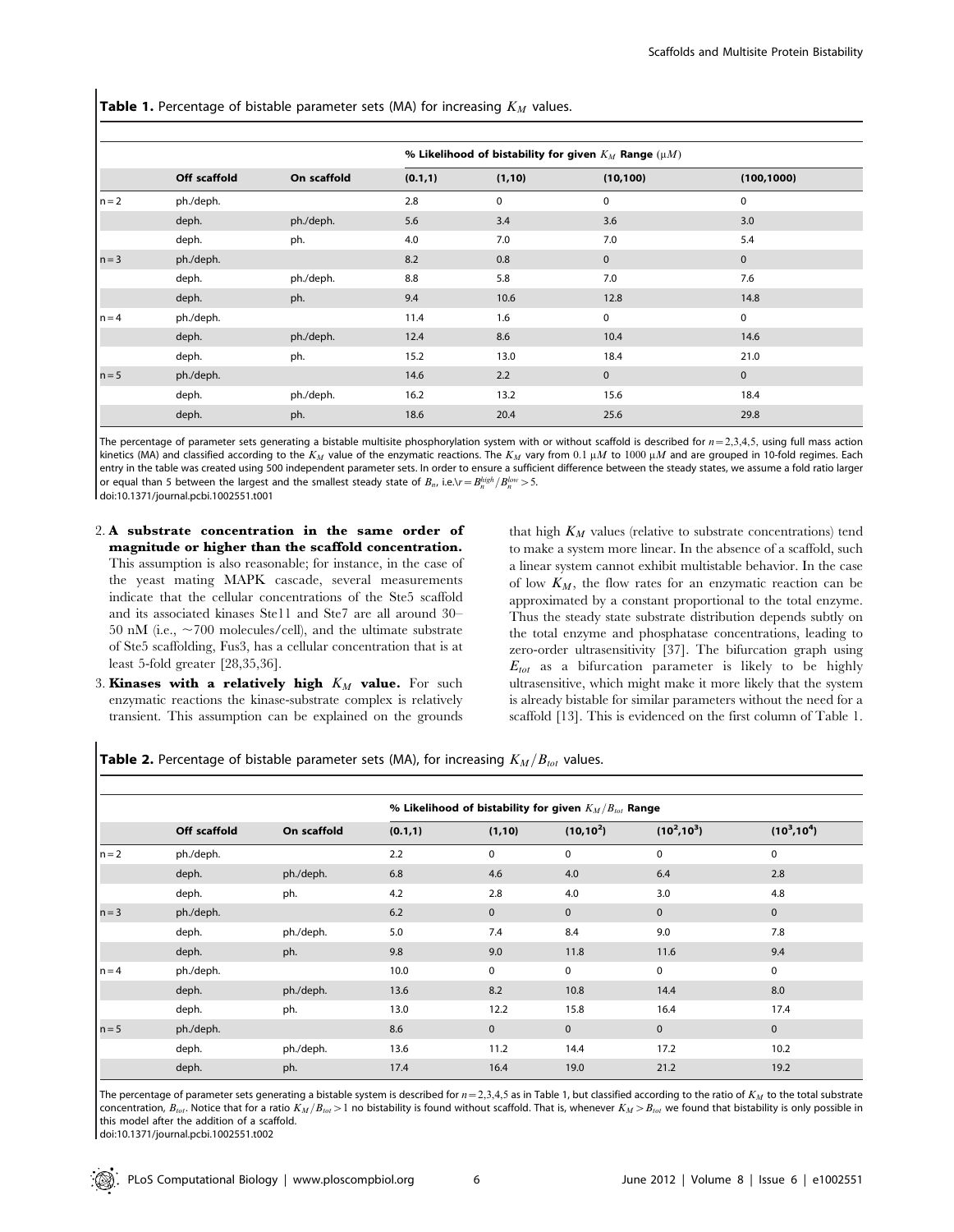4. A scaffold-substrate dissociation constant that varies with the substrate phosphorylation state. A possible implementation of this assumption is through a bulk electrostatic mechanism for substrate binding. If the scaffold is naturally negatively charged near its binding domain to the substrate, then the presence of negatively charged phosphorylations at the scaffold might prevent its binding and accelerate its unbinding. In principle, this can take place for a multisite scaffold protein in the absence of allosteric behavior. For instance, in the yeast pheromone-response pathway, protein Ste5 (itself a scaffold protein but here viewed as a substrate) binds to the membrane in part due to bulk electrostatic interactions that are modified by multisite phosphorylation [38].

Notice that certain relations among the various parameters are also consistently preserved. For instance, the larger phosphorylation rate for the second site suggests an allosteric behavior between the substrate and kinase.

Several different models of bistability in protein networks are described in [39]. In [40], protein sequestration is considered as a means to obtaining bistability in an apoptosis network. Another approach was carried out in [41] for the MAPK system, where the activity of MEK is inhibited by unphosphorylated ERK acting as a scaffold. These systems are similar in spirit to this work, although they likely exploit a different mechanism for bistability. For instance, in [41] bistability takes place largely because the substrate is allowed to phosphorylate the scaffold and alter its binding activity, a key feedback component that we do not assume here. Also in that model the scaffold must be in excess of the substrate for bistability ([41], Figure 3A), whereas in our system we have the opposite requirement. See also the work in [42], where a 25-fold parameter variation analysis is carried out for a MAPK model to determine the likelihood of behaviors such as bistability and oscillations.

Another important aspect to consider in these chemical reaction systems is the effect of noise and stochastic behavior. If chemical reactions are allowed to take place in a non-deterministic way, the variables in a bistable system might switch spontaneously from one steady state to another. Here the fold-change measure introduced in the Results section is again useful: if the distance between the two steady states is increased, one can expect in general that the frequency of such spontaneous events is reduced. To the extent that the addition of a scaffold increases this distance, it may reduce the effect of noise. Also, we have found, for LR-S, that bistability is in a sense characterized within a certain parameter regime. If parameters are changed due to stochastic effects, bistability will tend to be preserved as long as the parameters remain within that regime. In that sense bistability in LR-S can be described as robust with respect to parameter noise.

Notice that the simulations in Table 1 suggest that zero-order ultrasensitivity isn't just a mechanism for bistability in the traditional non-scaffold system, but the only such mechanism. This is because low  $K_M$  values (or low  $K_M/B_{tot}$  ratios) seem to be necessary for bistability. Also, the results in Figure 3 suggest that ligand binding, as opposed to phosphorylation, could provide a framework for bistability using scaffolds. Assuming that the ligand is in high concentration, a simple model of multisite ligand binding would look very much like LR-S and the same analysis would likely apply.

We have concluded that adding a scaffold has a large likelihood of turning a monostable multisite system into a bistable one, for large  $K_M$ -to-substrate ratio. The intuition behind this result can be described as follows. Recall that for large values of  $K_M$  the MA

system resembles the LR system, with and without scaffold respectively. Suppose that a parameter regime is such that the  $K_M$ are large, and that the relationships in Figure 3B are satisfied. Then LR-S is likely to be bistable, and the corresponding system MA-S is likely bistable as well since it resembles LR-S. On the other hand, LR-NS must be monostable because it is fully linear, and MA-NS is likely monostable too since it resembles LR-NS. Therefore for such a regime MA-S is much more likely to be bistable than MA-NS. This conclusion is further justified mathematically in Section 3 of Text S1.

Scaffolds typically do not possess any enzymatic activity themselves, but facilitate signaling between their bound components. One way in which they are thought to do this is by tethering their ligands in close spatial proximity to each other [24]. Another mechanism by which scaffolds can enhance signal transmission is to induce an allosteric conformational change in a bound substrate that reveals target residues, as exemplified by yeast Ste5 (scaffold) unlocking Fus3 (substrate) for phosphorylation by Ste7 (kinase) [23], and human KSR (scaffold) unlocking MEK (substrate) for phosphorylation by RAF (kinase) [30]. In addition to speeding up certain rates, scaffolds may also slow down the rates of other enzymatic reactions by blocking the access of certain enzymes (e.g., phosphatases) to bound ligands. Regardless of the precise mechanism by which they act, scaffolds generally exhibit two key properties examined in this work: sequestration and rate partition. By sequestration, we mean that the scaffold-bound population is separated from the unbound (e.g., cytoplasmic) population, essentially creating two different compartments. Of course, if reaction rates and enzyme/substrate concentrations are the same in these two compartments, the scaffold will essentially be inert. Thus, rate partition –the ability of the scaffold to speed up or slow down the rate of enzymatic reactions by one of the mechanisms described above– is also crucial for forming an effective scaffold.

The mathematical model of scaffolding employed herein features these two key elements of sequestration and rate partition. Sequestration is achieved in our model by accounting for the second order mass action binding of scaffold and substrate. Rate partition is achieved by allowing different rates of substrate modification depending on whether the substrate is bound to the scaffold or not. Our simple model does not incorporate other potentially interesting features of scaffold-mediated signaling, such as combinatorial inhibition, processive on-scaffold phosphorylation, and multi-tier scaffolding (our model just has two tiers: a single kinase and its substrate). For other theoretical treatments of scaffold action, the reader is referred to the following references: [25,26,43,44,45,46,47].

There has been considerable interest in understanding how common biochemical modules and motifs can be flexibly tuned to achieve a variety of desired outcomes [48,49,50,51,52]. The work presented here can be viewed as a contribution to this theme. For instance, if bistability were a desirable (pro-fitness) performance objective during an evolutionary trajectory, then a viable evolutionary strategy might be either a low- $K_M$  multisite phosphorylation module, or a high- $K_M$  scaffolded multisite phosphorylation module. On the other hand, if multistability were to be avoided, then there are still multiple ways that a module might have evolved, either with or without scaffolding, so that other desirable performance objectives (e.g., speed, amplification, specificity, etc) might be maximized.

#### Methods

Throughout the computational modeling, we used mass action kinetics to construct the systems of differential equations associated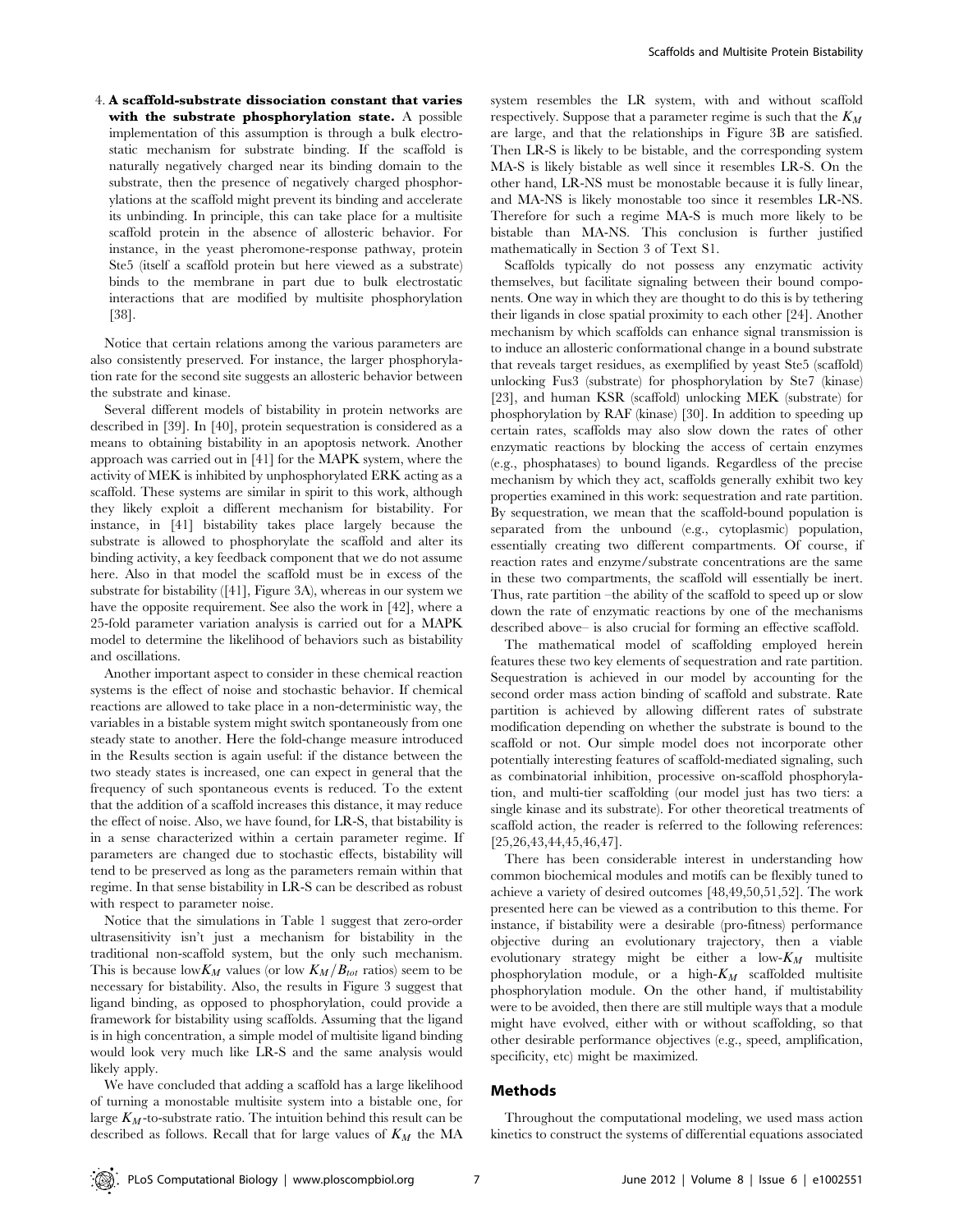with each individual model. Given a parameter set, in order to test for bistability we first reduced the problem to a 3-variable system of equations involving  $E$ ,  $F$ , and  $S$ , generalizing the approach described in [13] for scaffold systems; see Section 2 in Text S1 for details of this reduction for each type of model. Solutions of the reduced system were then found using Newton's Method with multiple different initial conditions for the MA models, and using polynomial numerical solvers for the LR models. Even though  $B_n$ was used as the de facto output, we verified in hundreds of independent trials that the system is only bistable if  $B_n$  itself admits multiple stable steady states.

A key aspect of the analysis is the choice of random parameter sets over several orders of magnitude. Rates of substrate binding to an enzyme or scaffold are normally in the range of  $10^{-1}$  nM<sup>-1</sup>s<sup>-1</sup> to  $10^{1}$  nM<sup>-1</sup>s<sup>-1</sup> [53]. Off-rates can vary more widely depending on specificity, and they are assumed here to range from about  $10^{-3} s^{-1}$  to  $10^3 s^{-1}$  [54]. For simplicity, we choose all rate constants  $a_i, b_i, c_i, d_i, k_i^d, k_i^a$ , as well as  $\alpha_i, E_{tot}, \delta_i, F_{tot}$ in the LR systems, between  $10^{-3}$  and  $10^3$  in these respective units. Total protein concentrations  $B_{tot}$ ,  $S_{tot}$  were chosen from the range 1 nM to  $10^4$  nM. For the MA system,  $F_{tot}$  was chosen from 1 nM to  $10^4$  nM, and  $E_{tot}$  was used as a variable to plot a dose response curve as in Figure 4A,B, with values ranging from  $10^{-4}B_{tot}$  to  $10^2B_{tot}$ . Within this range, 50 values of  $E_{tot}$  were sampled logarithmically (i.e.  $E_{tot}=10^{-4+6i/50}B_{tot}$ ,  $i=0...50$ ) and for each value the steady states of the system were computed to create the dose response. It was determined for LR-S in Figure 3A that bistability is not found in practice for  $S_{tot} > B_{tot}$ , therefore to optimize the results in Table 1 and Table 2 we assumed  $S_{tot} \leq B_{tot}$ . For the same reason, we restricted the ratios of the scaffold binding and unbinding parameters according to the results of Figure 3A, i.e.  $k_0^a > k_0^d$ ,  $k_n^a < k_n^d$ . These restrictions are relatively mild considering the wide range used for each parameter.

All parameters were chosen under a logarithmic distribution that is, using a uniform distribution for their natural logarithm. For the tables, in order to ensure that all  $K_M$  values lie within a certain range, we generated the individual rate constants as described above, and if any  $K_M$  was outside of the range then the parameters were randomized once more until all  $K_M$  were in the desired interval.

## Supporting Information

Table S1 Parameter set for Figure 4A and 4B. Under these parameter values the system MA-S is bistable but MA-NS is not.

## (PDF)

## References

- 1. Alberts B, Johnson A, Lewis J, Raff M, Roberts K, et al. (2002) Molecular Biology of the Cell. Garland Science.
- Johnson LN, Bardford D (1993) The effects of phosphorylation on the structure and function of proteins. Annu Rev Biophys Biomol Struct 22: 199–232.
- 3. Holmberg CI, Tran SEF, Eriksson JE, Sistonen L (2002) Multisite phosphorylation provides sophisticated regulation of transcription factors. Trends Biochem Sci 27: 619–27.
- 4. Manning G, Whyte DB, Martinez R, Hunter T, Sudarsanam S (2002) The protein kinase complement of the human genome. Science 298: 1912–1934.
- 5. Verma R, Annan RS, Huddleston MJ, Carr SA, Reynard G, et al. (1997) Phosphorylation of Sic1p by G1 Cdk required for its degradation and entry into S phase. Science 278: 455–460.
- 6. Gnad F, Ren S, Cox J, Olsen JV, Macek B, et al. (2007) PHOSIDA (phosphorylation site database): managment, structural and evolutionary investigation, and prediction of phosphosites. Genome Biol 8: R250.
- 7. Monod J, Wyman J, Changeux J-P (1965) On the nature of allosteric transitions: a plausible model. J Mol Biol 1965: 88–118.
- 8. Ferrell J, Pomerening J, Kim S, Trunnell N, Xiong W, et al. (2009) Simple, realistic models of complex biological processes: positive feedback and

Table S2 Parameter sets for Figure 4C. Derived using the analysis in Text S1, Section 2.3, the following are the parameter sets used in Figure 4C, such that as  $K_M$  becomes larger, the dose response curve for MA-S system is approximately that for LR-S. (PDF)

Table S3 Probability of bistable behavior for arbitrary fold ratio. In Table 1, the percentage of parameter sets producing bistability is described for  $n=2,3,4,5$ , and for different  $K_M$  (or  $K_M/B_{tot}$ ) ranges, assuming a fold ratio larger or equal than 5 between the largest and the smallest steady state of  $B_n$ , i.e. $\gamma = B_n^{high} / B_n^{low} > 5$ . In this table we relax the last assumption and allow for an arbitrary difference between the multiple steady states. In order to ensure that the steady states found are actually different, we allow for a nominal error margin and require a fold ratio  $r > 1.001$ . Each entry in the table corresponds to 500 independent sample simulations. The parameter sets are conditioned with the restrictions described in the Methods section, namely  $B_{tot} \ge S_{tot}$ ,  $k_0^d \le k_0^a$ , and  $k_n^d \ge k_0^a$ . (PDF)

Text S1 In this supplementary text we provide more information on the mathematical analysis of the various models involved. In Section 1, we describe the concept of

deficiency including a precise statement of the Deficiency Zero Theorem, then proceed to prove several of the theorems stated in the Results section of the manuscript. We also describe and apply another tool used to prove the non-existence of bistability, the concept of sign determined systems. In Section 2 we characterize the steady states of each of the four models as the solutions of two and three dimensional algebraic equations. In Section 3 we provide a detailed mathematical analysis of the idea that as  $K_M \rightarrow \infty$ , the MA systems (with or without scaffold) are approximated by the respective LR models. (PDF)

## Acknowledgments

We would like to thank Arthur Lander for insightful comments and suggestions.

#### Author Contributions

Conceived and designed the experiments: XL LB QN GE. Analyzed the data: CC LW LB QN GE. Wrote the paper: LB GE. Performed all simulations: CC. Performed the mathematical proofs: CC LW GE. Wrote the supplementary material: CC GE.

bistability in a cell fate switch and a cell cycle oscillator. FEBS Letters 583: 3999–4005.

- 9. Paliwal S, Iglesias P, Campbell K, Hilioti Z, Groisman A, et al. (2007) MAPKmediated bimodal gene expression and adaptive gradient sensing in yeast. Nature 446: 46–51.
- 10. Veening J, Smits W, Kuipers O (2008) Bistability, epigenetics, and bet-hedging in bacteria. Annu Rev Microbiol 62: 193–210.
- 11. Mitrophanov A, Groisman E (2008) Positive feedback in cellular control systems. Bioessays 30: 542–555.
- 12. Wang L, Sontag ED (2008) On the number of steady states in a multiple futile cycle. J Math Biol 57: 29–52.
- 13. Thomson M, Gunawardena J (2009) Unlimited multistability in multisite phosphorylation systems. Nature 460: 274–277.
- 14. Markevich NI, Hoek JB, Kholodenko BN (2004) Signaling switches and bistability arising from multisite phosphorylation in protein kinase cascades. J Cell Biol 164: 353–359.
- 15. Gunawardena J (2005) Multisite protein phosphorylation makes a good threshold but can be a poor switch. Proc Natl Acad Sci U S A 102: 14617– 14622.